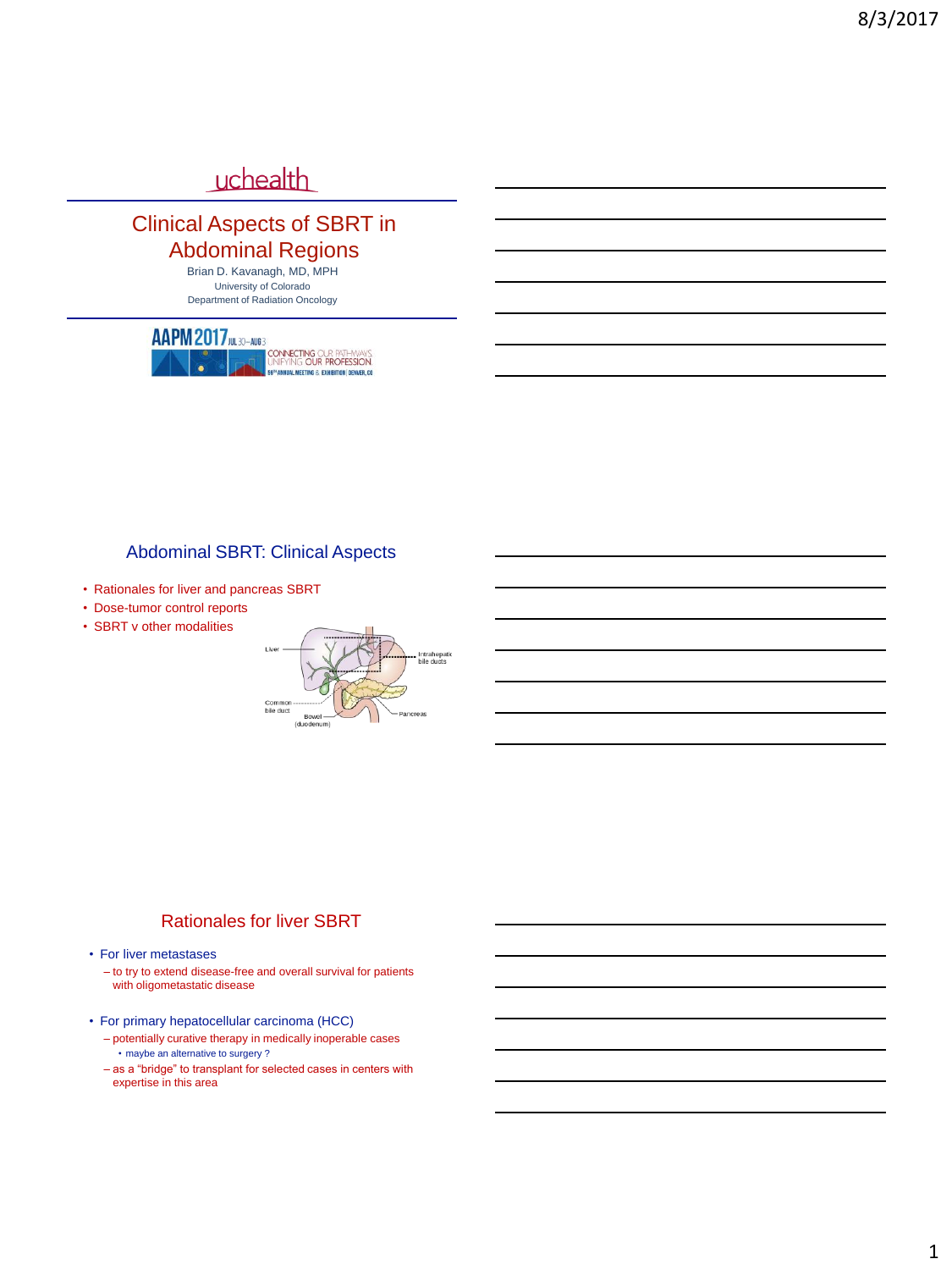## Rationales for pancreas SBRT

- definitive therapy, interdigitated with systemic therapy, for inoperable cases
	- conventionally fractionated chemo-RT yields unsatisfactory results (eg LAP-07)
	- SBRT likely easier on patient, maybe better overall
- pre-operative therapy for "borderline resectable" cases – potentially curative therapy in medically inoperable cases

| <b>NCCN</b>                                  | Comprehensive<br>Cancer<br>Network <sup>*</sup> | <b>NCCN Guidelines Version 2.2017</b><br><b>Pancreatic Adenocarcinoma</b>                                                                                                                                                                                                                                                                                                                                                                                                                                                                                  | <b>NCCN Guidelines Index</b><br><b>Table of Contents</b><br>Discussion                                                                                                                                                                                                                                                                                |
|----------------------------------------------|-------------------------------------------------|------------------------------------------------------------------------------------------------------------------------------------------------------------------------------------------------------------------------------------------------------------------------------------------------------------------------------------------------------------------------------------------------------------------------------------------------------------------------------------------------------------------------------------------------------------|-------------------------------------------------------------------------------------------------------------------------------------------------------------------------------------------------------------------------------------------------------------------------------------------------------------------------------------------------------|
|                                              |                                                 | CRITERIA DEFINING RESECTABILITY STATUS <sup>1</sup>                                                                                                                                                                                                                                                                                                                                                                                                                                                                                                        |                                                                                                                                                                                                                                                                                                                                                       |
| <b>Resectability</b><br>Status               | <b>Arterial</b>                                 |                                                                                                                                                                                                                                                                                                                                                                                                                                                                                                                                                            | Venous                                                                                                                                                                                                                                                                                                                                                |
| <b>Besectable</b>                            |                                                 | No arterial tumor contact (celiac axis (CA), superior mesenteric artery<br>[SMA], or common hepatic artery (CHA)].                                                                                                                                                                                                                                                                                                                                                                                                                                         | No tumor contact with the superior mesenteric vein (SMV) or<br>portal vein (PV) or £180° contact without vein contour irregularity.                                                                                                                                                                                                                   |
| <b>Borderline</b><br>Resectable <sup>2</sup> | and reconstruction.                             | Pancreatic headluncinate process:<br>. Solid tumor contact with CHA without extension to cellac axis or<br>hepatic artery bifurcation allowing for safe and complete resection<br>. Solid tumor contact with the SMA of \$180°<br>. Solid tumor contact with variant arterial anatomy (ex: accessory<br>right hepatic artery, replaced right hepatic artery, replaced CHA, and<br>the origin of replaced or accessory artery) and the presence and<br>degree of tumor contact should be should be noted if present as it.<br>may affect surgical planning. | . Solid tumor contact with the SMV or PV of >180°, contact of<br>£180" with contour irregularity of the vein or thrombosis of the<br>vein but with suitable vessel proximal and distal to the site of<br>involvement allowing for safe and complete resection and vein<br>reconstruction.<br>. Solid tumor contact with the inferior vena cava (IVC). |
|                                              | Pancreatic body/tail:                           | . Solid tumor contact with the CA of \$180°<br>- Solid tumor contact with the CA of >180° without involvement of the<br>sorts and with intact and uninvolved gastroduodenal artery thereby<br>permitting a modified Appleby procedure [some members prefer<br>this criteria to be in the unresectable category).                                                                                                                                                                                                                                           |                                                                                                                                                                                                                                                                                                                                                       |
| <b>Unconnectable<sup>2</sup></b>             | Headfuncinate process:<br><b>Body and tail</b>  | - Distant metastasis (including non-regional lymph node metastasis)<br>· Solid tumor contact with SMA >180°<br>- Solid tumor contact with the CA >180*<br>- Solid tumor contact with the first jejunal SMA branch<br>. Solid tumor contact of >180° with the SMA or CA<br>. Solid tumor contact with the CA and aortic involvement                                                                                                                                                                                                                         | Head/unclnate process<br>· Unreconstructible SMV/PV due to tumor involvement or<br>occlusion (can be due to tumor or bland thrombus)<br>. Contact with most proximal draining jejunal branch into SMV<br><b>Body and tail</b><br>· Unreconstructible SMV/PV due to tumor involvement or<br>occlusion (can be due to tumor or bland thrombus)          |

#### What is currently the best evidence for these indications?

#### • Liver SBRT for metastases

- various encouraging phase II studies
- randomized data for one stage IV tumor type (lung cancer) showing improved PFS with consolidative RT in the oligometastatic setting
- Liver SBRT for primary HCC – various encouraging comparative effectiveness studies
- Pancreas SBRT

National

– encouraging recent prospective phase II data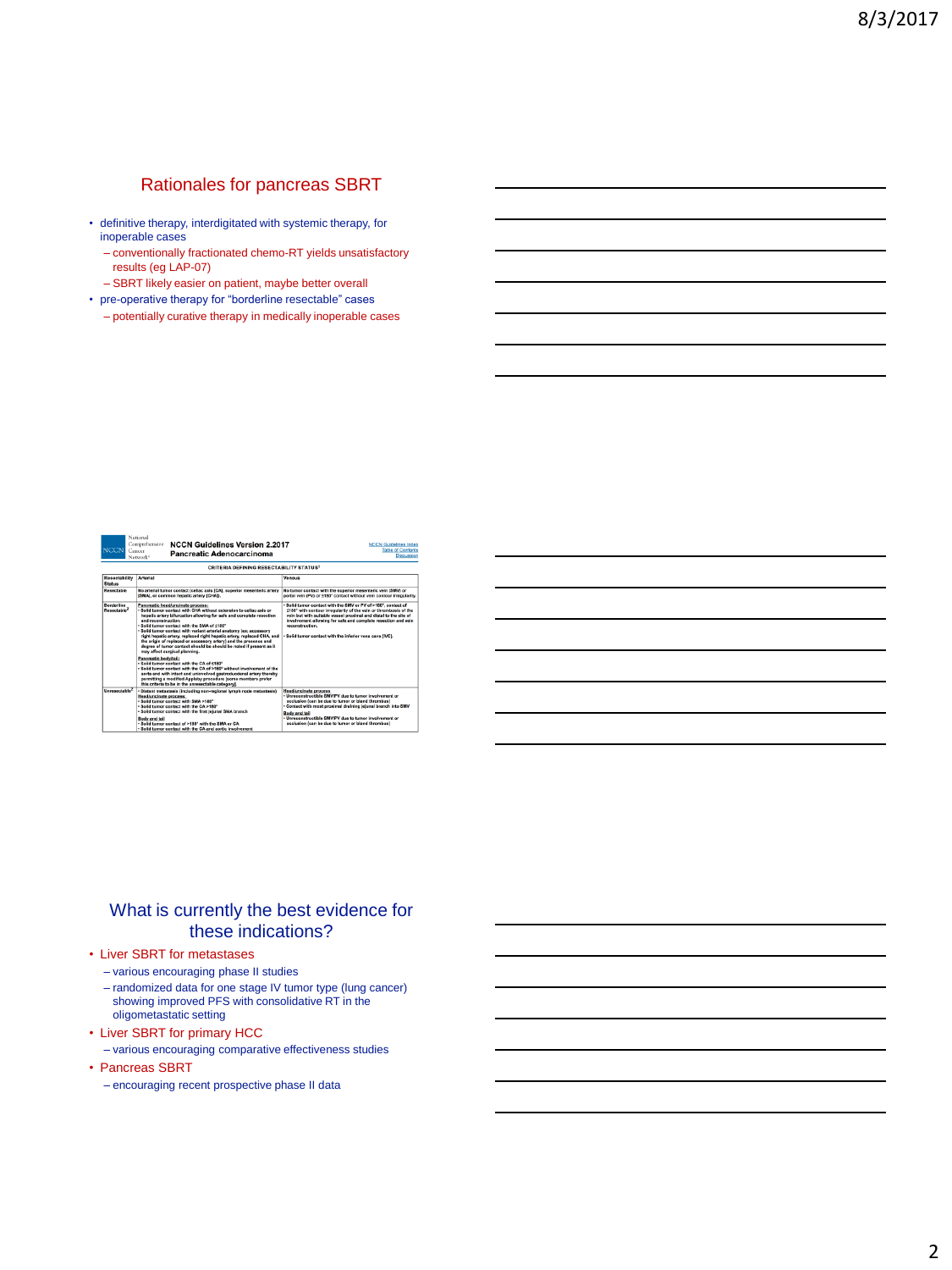### What is currently the best evidence for these indications?

- Liver SBRT for metastases
	- various encouraging phase II studies
	- randomized data for one stage IV tumor type (lung cancer) showing improved PFS with consolidative RT in the oligometastatic setting
- Liver SBRT for primary HCC
	- various encouraging comparative effectiveness studies
- Pancreas SBRT
	- encouraging recent prospective phase II data

.<br>UME 32 - NUMBER 26 - SEPTEMBER 10 2014 JOURNAL OF CLINICAL ONCOLOGY

#### Radical Irradiation of Extracranial Oligometastases

Joseph K. Salama and Michael T. Milano J Clin Oncol 32:2902-2912. @ 2014



| ÷      |                                     |                                    | Monday in at adults 10 property in anti-sale.<br>Control and the Debt and                                    |        |                      |              |                        |                                                                                                         |                |             |                              |                               |                          |
|--------|-------------------------------------|------------------------------------|--------------------------------------------------------------------------------------------------------------|--------|----------------------|--------------|------------------------|---------------------------------------------------------------------------------------------------------|----------------|-------------|------------------------------|-------------------------------|--------------------------|
| $\sim$ |                                     | TANK R.D. TANK RID                 | <b>College Cold</b>                                                                                          |        |                      |              |                        |                                                                                                         |                |             |                              |                               |                          |
| ÷      |                                     | lower def Chinese dell             |                                                                                                              |        |                      |              |                        |                                                                                                         |                |             |                              |                               |                          |
| $\sim$ | <b>Colorado</b>                     | <b>CONTRACTOR</b>                  |                                                                                                              |        |                      |              |                        |                                                                                                         |                |             |                              |                               |                          |
| ۰<br>٠ | <b>CALL IS</b><br><b>CONTRACTOR</b> | <b>CARD IN</b><br><b>Colorador</b> |                                                                                                              |        |                      |              |                        |                                                                                                         |                |             |                              |                               |                          |
| ٠      | <b>COLOR</b>                        | $-0.000$                           |                                                                                                              |        |                      |              |                        | <b>186</b> A Government and a military process in Palace, 1990 South Allance, Toyota a Minimum Assesses |                |             |                              |                               |                          |
|        |                                     |                                    |                                                                                                              |        | =<br><b>Sales of</b> |              |                        |                                                                                                         | <b>Section</b> |             |                              |                               |                          |
|        |                                     | come that the company of           |                                                                                                              |        | ╺                    |              |                        | <b>State Corp.</b>                                                                                      | m              |             |                              |                               |                          |
| ٠      | and the                             | <b>Service</b> of                  | <b>State</b>                                                                                                 |        | <b>College State</b> |              | ÷                      | in allowing their firms. Controller                                                                     |                |             |                              | <b>Harry</b>                  | w                        |
|        | w                                   |                                    | Colombia service<br>data power/lates                                                                         | ۰      | ٠                    | ×.           | ٠                      | ٠                                                                                                       | ÷              |             | <b>CALL COMMERCIAL</b>       | <b>STATE</b>                  | <b>State of</b>          |
| ٠      | <b>CALL AN</b>                      | <b>The County</b>                  | w                                                                                                            |        | ٠                    |              |                        |                                                                                                         |                |             |                              |                               |                          |
| ٠      | $-0.5$                              | $-$                                | <b><i>Statistical Readers</i></b> Part<br><b>Service</b>                                                     | ٠      |                      | $\mathbf{u}$ | <b>STAR</b>            | ٠                                                                                                       | $\mathbf{r}$   | $\sim$      | <b>County</b> Inc.           | <b>Target</b>                 | Total 1                  |
|        | <b>Select Count Bd</b>              | <b>CONTRACTOR</b>                  | <b>Management and Care</b><br>THE STATE OF                                                                   | ٠      | ٠                    | ×.           | <b>START</b>           | $\sim$                                                                                                  | ٠              | $\sim$      | <b>CARD OF</b>               | <b>CALL OF</b>                | <b>Selection</b>         |
|        |                                     |                                    | their bear lists licens them.                                                                                | ٠      | ٠                    | $\mathbf{r}$ | $\sim$                 | ٠                                                                                                       | ٠              | $\cdots$    | <b>County Of</b>             | <b>Target M</b>               | ٠                        |
| ۰      | <b>College Ave</b>                  | <b>Long Ave</b>                    | <b>MAG</b><br><b><i>Charles of Sellers</i></b> Reducer                                                       | ×      |                      | м            | <b>SHEET</b>           | $\sim$                                                                                                  | $\sim$         | <b>SALE</b> | $\sim$                       | <b>Local Inc.</b>             | ×                        |
| ٠      | <b>Carl Sale</b>                    | <b>CALL OF</b>                     | ÷                                                                                                            |        |                      |              |                        |                                                                                                         |                |             |                              |                               |                          |
| ٠      | <b>TANK OF</b>                      | $-2.5$                             | <b>Colorado Market Transferred Market</b><br>Service in Advisor                                              |        |                      | ×.           |                        |                                                                                                         |                |             |                              | <b>CARD OF</b>                |                          |
|        | <b>COLLEGE</b>                      | $\sim$                             | <b>Department Corporation Corporation</b><br>for the company of the con-                                     | ×      | ٠                    | м<br>н       | <b>Seller</b>          | <b>SE</b><br>÷                                                                                          | ×<br>٠         |             | <b>Council Council</b><br>٠  | <b>Carried Cold</b>           | ×<br>to all a            |
|        |                                     |                                    | <b>SHOW:</b>                                                                                                 |        |                      |              |                        |                                                                                                         |                |             |                              |                               |                          |
| ×      | Total AV                            | <b>SAN START</b>                   | Linkin / News Avenue<br>÷                                                                                    | ٠      | ٠                    | $\mathbf{r}$ | <b>STATE</b>           | ٠                                                                                                       | ٠              |             |                              | <b>CARD IN 1 EXHIBIT</b>      | ٠                        |
| ۰      | THE R.                              | <b>Inquiries</b>                   | <b>South Corp.</b><br>Laboratory and Contractor                                                              | ×      | ٠                    | ×            | $\sim$                 | $\alpha$                                                                                                | ×              | $\sim$      | <b>Contract Contract Co.</b> |                               | $\alpha$                 |
| -      |                                     |                                    | <b>MACHINE</b>                                                                                               | $\sim$ | $\sim$               | ٠            | <b>STATE</b>           | $\sim$                                                                                                  | $\sim$         | -           | $\sim$                       | $\sim$                        |                          |
|        | $-$                                 | <b>Select B</b>                    | <b><i>STAKER-FORM THE TAX<sup>44</sup></i></b><br><b>Tradition Terry Truck Sale</b>                          | ×      | $\mathbf{u}$         |              | ×                      | $\alpha$                                                                                                | ×              | <b>SALE</b> | Total M                      | <b>Lease At</b>               | $\sim$<br>$\mathbb{R}^2$ |
| ٠      | <b>COLLEGE</b>                      | The party of the                   | ___<br>Lower of Step Clean 177                                                                               | ٠      | ٠                    | $\mathbf{u}$ | <b>Side and</b>        | <b>Carl St</b>                                                                                          | ٠              |             | <b>Carried Cold</b>          | <b>Carry May</b>              | ٠                        |
| ٠      | $-$                                 |                                    |                                                                                                              |        |                      |              | ٠                      |                                                                                                         |                |             |                              |                               |                          |
| ۰.     | <b>Search Ave</b>                   | The control                        | <b><i>Charles Millered Artist</i></b><br>٠                                                                   | ٠      | ٠                    | $\mathbf{u}$ | <b>Silver</b><br>×     | <b>START</b>                                                                                            | $\overline{a}$ |             | and company and company and  |                               | <b>START</b>             |
| $\sim$ | $-1$                                | ۰.<br><b>State Street</b>          | between those throws form<br><b>Carloss confident for the con-</b>                                           | ٠<br>٠ | ٠                    | 18           | ≖<br><b>STATE</b>      | $\sim$<br>$\mathbf{r}$                                                                                  | ٠<br>٠         |             | <b>Contractor</b>            | $\sim$<br>THE GREAT CARD PART | ÷<br><b>SHEET</b>        |
|        |                                     |                                    | ⋍                                                                                                            |        |                      |              |                        |                                                                                                         |                |             |                              |                               |                          |
| ٠<br>٠ | ÷<br>٠                              | ٠<br>$-1$                          | <b>Selection</b><br><b>Colombia and Colombia Allegear School</b>                                             | ×      | ٠                    | $\sim$       | <b>COLOR</b><br>$\sim$ | <b>CONTRACTOR</b>                                                                                       | ×              |             |                              | an expect of compact that a   |                          |
|        |                                     | chains all promotes again          | <b>SERVICE</b><br>Traumer Photograph Mushama<br>÷                                                            | ٠      | ٠                    | 1.91         | ٠                      | ٠                                                                                                       | ٠              |             |                              | <b>SECTION 12 FAMILY</b>      | ٠                        |
|        |                                     |                                    | Newton K.a. spins K.C. or exhall opinion 12, and unto 17, and all accou-<br><b>SERVICE</b><br><b>Advised</b> |        |                      |              |                        |                                                                                                         |                |             |                              |                               |                          |

**BETTERT** 

#### Oligometastic lung cancer: Patterns of Failure in metastatic NSCLC



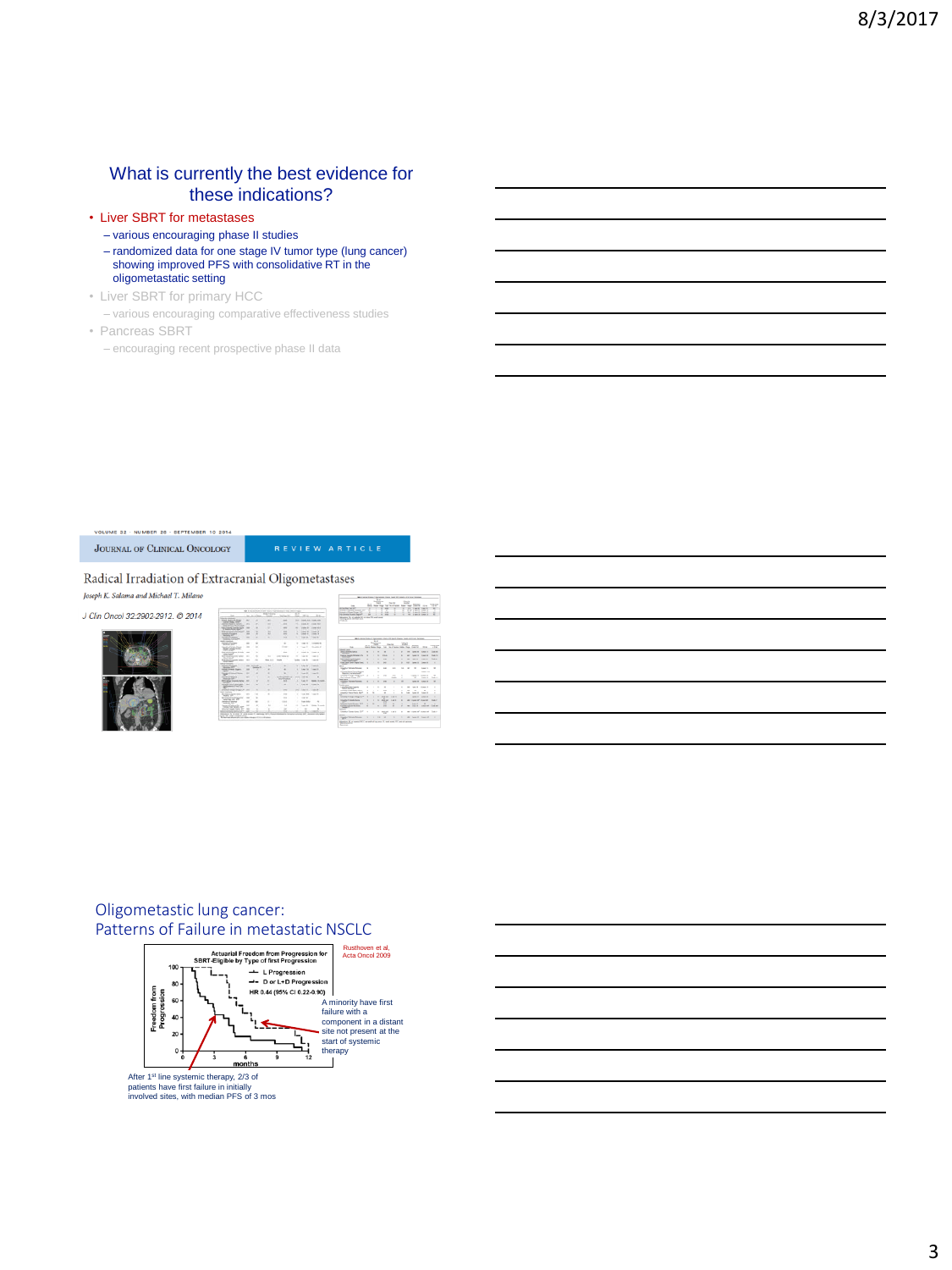

#### *The Lancet Oncology* 17, no. 12 (2016): 1672-1682.



| of Libridianswith                                                                                                                                                                                                                                                           |                                                                     | Delayed Local consolidation therapy (LCT)                                                                                               |                                                                                 |                                                                                                            |           |
|-----------------------------------------------------------------------------------------------------------------------------------------------------------------------------------------------------------------------------------------------------------------------------|---------------------------------------------------------------------|-----------------------------------------------------------------------------------------------------------------------------------------|---------------------------------------------------------------------------------|------------------------------------------------------------------------------------------------------------|-----------|
| <b>First-line treatment</b><br>for oligometastatic<br>stage IV NSCLC<br>(1-3 metastases)                                                                                                                                                                                    | Step 2                                                              | Physician choice for<br>standard maintenance or<br>surveillance*                                                                        | $+$ PD/ $+$<br>Toxicity                                                         | <b>Consider Local</b><br>consolidation<br><b>Countery and/or</b><br>radiation to primary<br>and metastased |           |
| Acceptable regimens:<br>->4 exclus of platinum-<br>based doublet+/-RV<br>eriotinibler afatiniblare<br>acceptable for patients<br>with FIVR motations.<br>-cripotinib acceptable for<br>ALE rearrangement<br>-CNS metastases and<br>other symptomatic<br>mets can be treated | Enrollment-<br>Non-PD<br>Enroll.<br>randomize                       | Immediate Local consolidation therapy (LCT) arm<br>Local<br>consolidation<br>fsureervand/or<br>radiation to primary.<br>and metestases) | Physician choice for<br>standard maintenance or<br>surveillance*                |                                                                                                            | <b>PD</b> |
| prior to enrollment                                                                                                                                                                                                                                                         | FileInline<br>* Non-PO<br>$+050.2$<br>. Candidate for local therapy | . 1.3 mets after completion of first-line treatment                                                                                     | Stratification<br>(SD vs. PR/CR)<br>- NO yr., N1/N2/N3<br>- COTTA CARDIOLEANING | · Number of mets (1 ys. 2-3)<br>- Response to first-line chemo-<br>+ CMS us, no CMS made                   |           |

| <u> 1989 - Johann Stoff, amerikansk politiker (d. 1989)</u>                                                            |  |  |
|------------------------------------------------------------------------------------------------------------------------|--|--|
|                                                                                                                        |  |  |
| <u> 1989 - Johann Barn, mars ann an t-Amhain ann an t-Amhain ann an t-Amhain ann an t-Amhain an t-Amhain ann an t-</u> |  |  |
| <u> 1989 - Johann Stoff, deutscher Stoff, der Stoff, der Stoff, der Stoff, der Stoff, der Stoff, der Stoff, der S</u>  |  |  |
| <u> 1989 - Johann Stoff, deutscher Stoff, der Stoff, der Stoff, der Stoff, der Stoff, der Stoff, der Stoff, der S</u>  |  |  |
|                                                                                                                        |  |  |





*The Lancet Oncology* 17, no. 12 (2016): 1672-1682.

#### comments on the Gomez study

- only a few liver metastasis patients in that particular trial
- at least 6 or more similarly constructed studies of systemic therapy (chemo or molecular) with v without some form of consolidative local therapy
	- but note negative results reported at ASCO this year for combined prospective randomized studies of first-line selective internal radiotherapy (SIRT) in patients with liver metastases from colorectal cancer.
- countless studies of radiotherapy + immunotherapy, some randomized as immuno +/- RT
- which makes me nervous….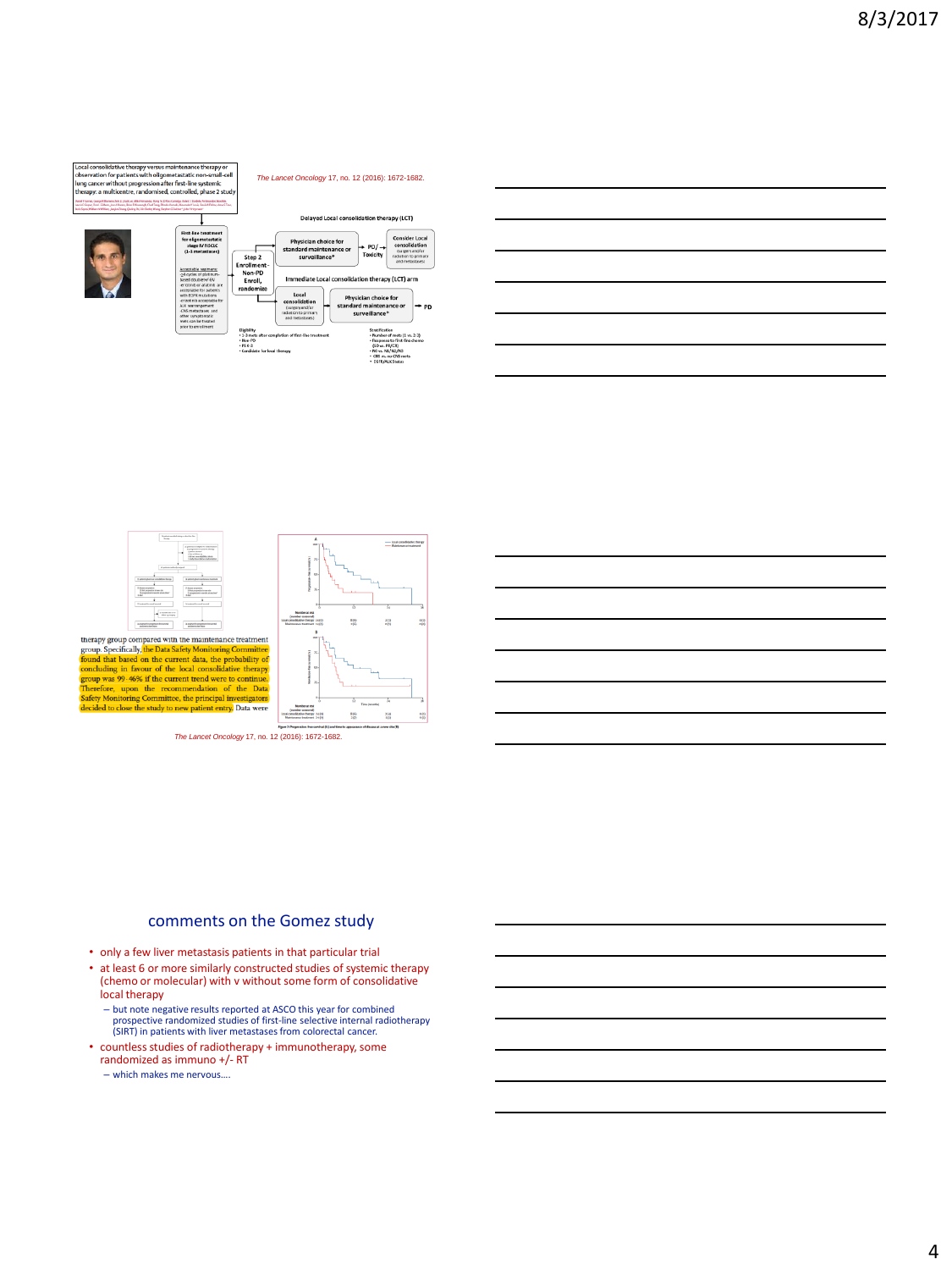#### Abdominal SBRT: Clinical Aspects

- Rationales for liver and pancreas SBRT
- Dose-tumor control reports
- SBRT v other modalities



#### under review with TPC and Science Council: HyTEC Liver TCP paper

**HyTEC: Organ-Specific Paper** Abdominal: Liver TCP Local Control following Stereotactic Body Radiation Therapy for Liver Tumors

Nitin Ohri, M.D.<sup>1</sup>, Andrew Jackson, Ph.D.<sup>2</sup>, Alejandra Méndez Romero M.D.<sup>3</sup>, Moyed Mifften, Ph.D.ª, Randall K. Ten Haken, Ph.D.ª, Laura A. Dawson, M.D.ª, Jimm Grimm,<br>Ph.D.<sup>7</sup>, Ellen Yorke, Ph.D.<sup>2</sup>., Wolfgang A. Tomé, Ph.D.<sup>1</sup>

| Annals of<br>SURGICAL ONCOLOGY<br>OFFICIAL KNIDNAL OF THE SOCIETY OF SUBSICAL ONE OLOGY                                                                              | Prior liver-directed therapy<br><b>RFA</b><br>Resection | $4(14.8\%)$<br>$4(14.8\%)$ |
|----------------------------------------------------------------------------------------------------------------------------------------------------------------------|---------------------------------------------------------|----------------------------|
| <b>Phase I Dose-Escalation Study of Stereotactic Body Radiotherapy</b>                                                                                               | Resection + RFA                                         | 2(7.4%)                    |
| in Patients With Hepatic Metastases                                                                                                                                  | Chemoembolization                                       | 1(3.7%)                    |
| William Rule, MD <sup>1</sup> , Robert Timmerman, MD <sup>16</sup> , Livue Tong, MS <sup>2</sup> , Ramzi Abdulruhman, MD <sup>1</sup> , Jeffrey Meyer,               | <b>Alcohol Ablation</b>                                 | 1(3.7%)                    |
| MD <sup>3</sup> . Thomas Boike, MD <sup>3</sup> , Roderich E. Schwarz, MD <sup>3</sup> , Paul Weatherall, MD, PhD <sup>4</sup> , and L, Chinsoo Cho, MD <sup>3</sup> | Prior systemic therapy                                  | 22 (81.5%)                 |



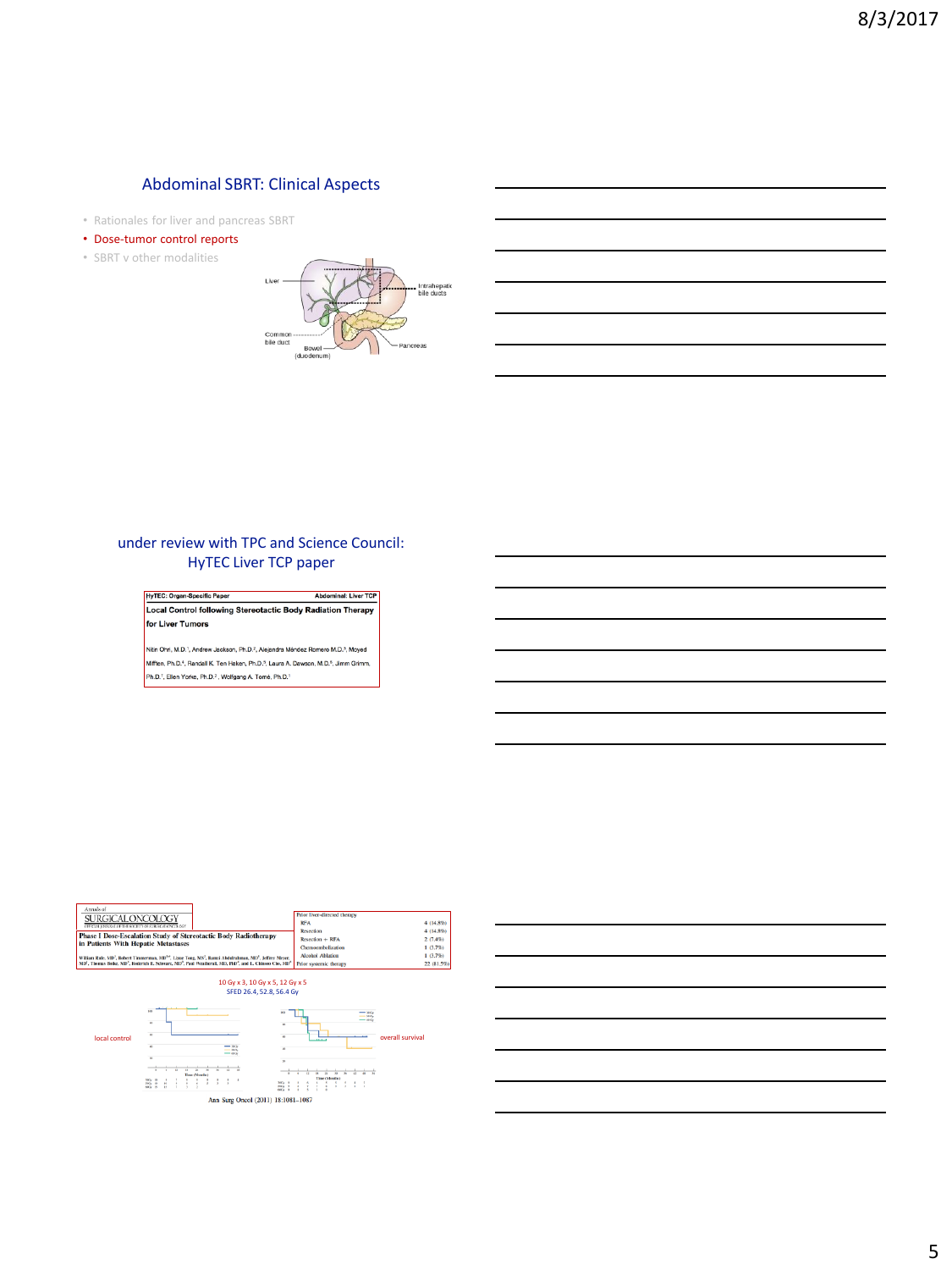## Candidate Biological marker of SBRT response





Int. J. Radiation Oncology Biol. Phys., Vol. 75, No. 2, pp. 489-496, 2009



#### Ahmed et al, IJROBP 95(5), 1399-1404, 2016







#### Abdominal SBRT: Clinical Aspects

- Rationales for liver and pancreas SBRT
- Dose-tumor control reports
- SBRT v other modalities

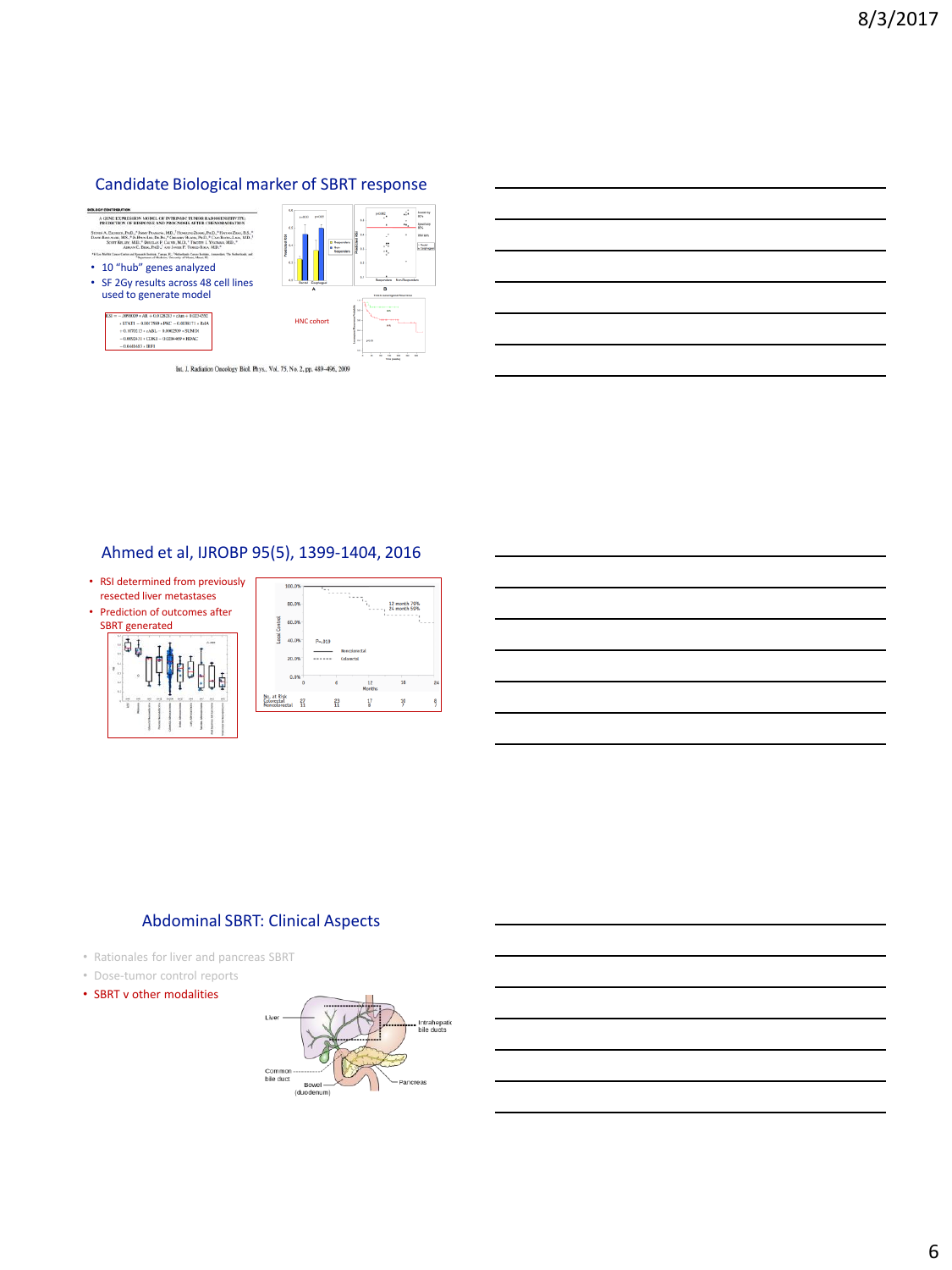A randomized phase II study of individualized stereotactic body radiation therapy (SBRT) versus transarterial chemoembolization (TACE) as a bridge to transplant in hepatocellular carcinoma (HCC). Nugent et al, ASCO 2017

- Pts with C-P < 9 and HCC within Milan Criteria were randomized between two arms
- TACE pts received 2 treatments one month apart using DEBDOX beads

|  | • SBRT = 45 Gy /5 fractions. |  |  |
|--|------------------------------|--|--|
|--|------------------------------|--|--|

• preliminary results shown

|                            | $SBRT = 13$ | $TACE = 17$                    |
|----------------------------|-------------|--------------------------------|
| Age                        | 63.3        | 60.6                           |
| % Stage I                  | 85%         | 88%                            |
| C-P Score                  | 5.7         | 5.8                            |
| Median Follow Up           | 237 Days    | 154 Days                       |
| Toxicity Events (G2-4) 23% |             | 65%                            |
| Reduction in OOL           |             | $-0.65$ (+/-7.4)-2.65 (+/-4.4) |
| % Recurrence               | 0%          | 24%                            |
| Residual Dz on Explant2/6  |             | 4/7                            |

Outcomes After Stereotactic Body Radiotherapy or Radiofrequency Ablation for Hepatocellular Carcinoma. Wahl et al, JCO. 2015 Nov 30;34(5):452-9.

|                      | HR   | 95% CI       | P    |
|----------------------|------|--------------|------|
| Treatment            |      |              |      |
| <b>REA v SRRT</b>    | 384  | 1.62 to 9.09 | .002 |
| Age                  | 1.01 | 0.97 to 1.06 | 514  |
| Tumor size           | 1.35 | 0.99 to 1.84 | 055  |
| Child-Pugh score     | 0.95 | 0.74 to 1.22 | .703 |
| AFP                  | 1.12 | 0.97 to 1.30 | .130 |
| No. prior treatments | 1.25 | 1.00 to 1.58 | .055 |





Long-Term Survival Analysis of Stereotactic Ablative Radiotherapy Versus Liver Resection for Small Hepatocellular Carcinoma Sing-Shi Su, MD,<sup>2</sup>-1 Ping Liang, MD,<sup>6-1</sup> Jian Liang, PhD,<sup>1</sup><br>Ting-Shi Su, MD,<sup>2-1</sup> Ping Liang, MD,<sup>6-1</sup> Jian Liang, PhD,<sup>1</sup><br>Huan-Zhen Lu, BS,<sup>1</sup> Hua-Yan Jiang, BS,<sup>2</sup> Tao Cheng, BS,<sup>1</sup><br>Yong Huang, MD,<sup>6</sup> Yang Tang, BS,<sup>1</sup>

\*Department of Radiation Onaviagy, <sup>1</sup>Cyberknife Center, and <sup>1</sup>Department of Medical Oncol<br>Kang Hospital, Guangel Traditional Chinese Medical University, Namning, Guangel Zhuang<br>Autunomous Region, China

IJROBP online Mar 1, 2017

117 pts: 82 SBRT, 35 Surgery tumors 1.1-5cm diameter SBRT: 42-48 Gy/3-5 fractions